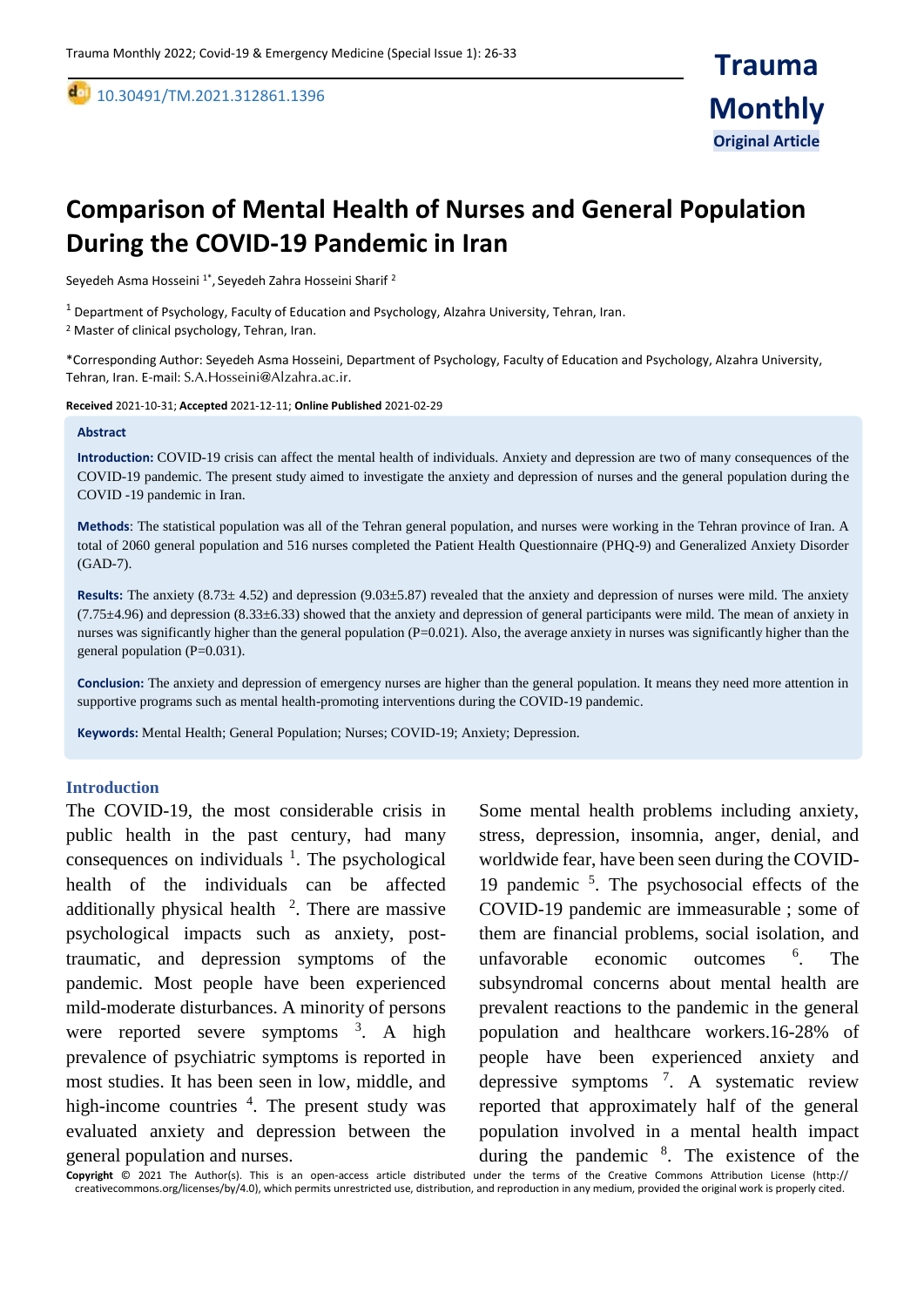pandemic for the long term, can develop anxiety, acute panic, obsessive behaviors, paranoia, hoarding, depression, and post-traumatic stress disorder (PTSD)<sup>6</sup>.

The levels of anxiety and depression can increase during the pandemic by Socioeconomic difficulties, the anxiety of illness, and being under the condition of quarantine 2,9. Other destructive consequences of the pandemic are financial problems, educational disruption, isolation, and social distancing <sup>10</sup>. Some factors can contribute to depression, like socioeconomic, cultural, environmental, lack of support, and genetics can contribute to depression <sup>11</sup>. The beginning of depression is typical in the second or third decade of life ; also, the second peak of it in their  $50s<sup>11</sup>$ . Some of the demographics are associated with the anxiety of the pandemic, such as income level, physical ill-health  $10,12$ , people with underlying health conditions, and being female <sup>13</sup>. A recent study in Turkish showed that women, persons living in urban, persons with psychiatric illness history, and individuals with a chronic disease are more psychologically impacted during the COVID-19 pandemic  $^{14}$ .

Healthcare workers are more vulnerable to psychological impacts. Females and younger persons were more vulnerable <sup>3</sup>. The healthcare providers (that are at higher risk of infection) show adverse psychological consequences such as anxiety, burnout, fear of infection transition, incompatibility feelings, increased substance dependence, depression, and PTSD <sup>6</sup>. Some variables that can develop problems in healthcare workers are being isolated from their families, limiting social support networks, and changing their routines. Various psychological effects, including experiencing helplessness, loneliness, stress, hopelessness, irritability, and mental and physical fatigue, were reported <sup>15</sup>.

In general, healthcare workers were more psychologically affected than the general population during the pandemic; among the nurses were affected more <sup>16</sup>.

More representative studies are needed about the psychological reactions to the pandemic , specifically in vulnerable populations<sup>7</sup>. During the pandemic, investigating the components affecting anxiety, hopelessness, and the persons that may be more mentally affected is necessary <sup>16</sup>. Monitor and surveying the psychological status of individuals is needed as a routine part of scientific efforts worldwide <sup>17</sup> . Mental distress is correlated to more probability of medical errors and patient safety <sup>18</sup>. So, it can be crucial in medical settings. Therefore, the present study compared the mental health of nurses and the general population in the area of anxiety and depression during the COVID-19 pandemic. The present study aimed to assess the anxiety and depression of emergency nurses and the general population during the COVID -19 pandemic in Iran.

### **Methods**

The present study was a cross-sectional survey among Tehran province's general population and nurses.

# **Participants & Recruitment**

The data were collected by an online survey (Google Forms) from February 2021 to March 2021. All general population and nurses living in Tehran were eligible to participate in the present study. The necessary information brief letter was provided to help the individuals for deaccessioning about filling out the questionnaires (i.e., the objectives of the present study, expectations, confidentiality, and rights). The participants signed a consent form, and the answers to the questionnaires were anonymous. They were mentioned that they could leave answering the questions at any time. The survey was notified to the nurses of Tehran through professional groups of social networks (Telegram and WhatsApp).

The present survey has a structured format consisting of: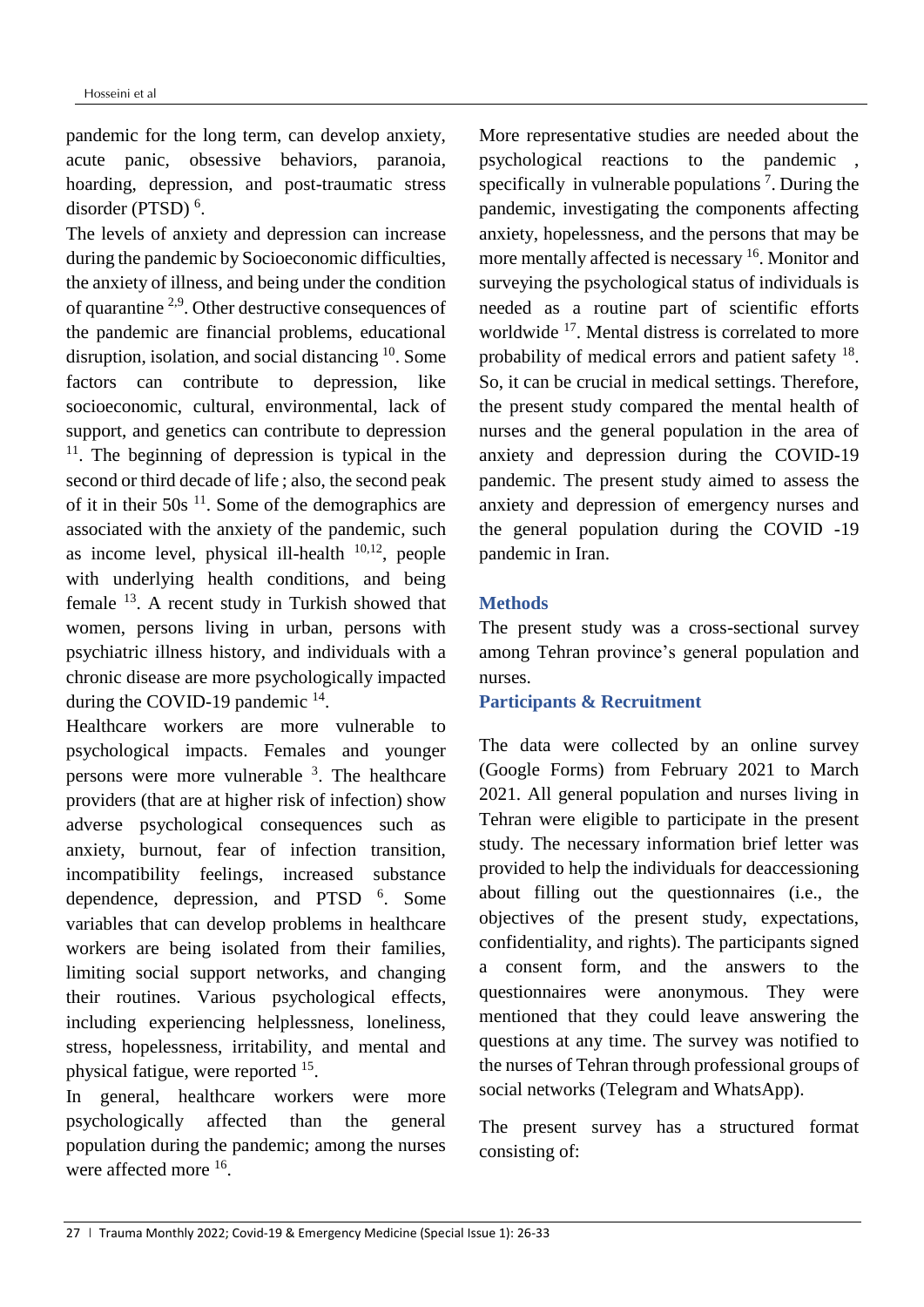Age, gender, education, marriage status was included in the demographic section of the questionnaire.

**Generalized Anxiety Disorder-7 (GAD-7):** Anxiety symptoms were evaluated by the GAD-7 questionnaire; as a proper self-rating screening tool for assessing anxiety its severity. It is a 7-item questionnaire that ranks from 0 (not at all) to 3 (nearly every day). The severity of anxiety disorders (generalized anxiety disorder or panic disorder) is shown based on its total score: minimal (0-4), mild (5-9), moderate (10-14), and severe (15- 21). The participants report the frequency of symptoms which was experienced within the last two weeks <sup>19</sup>. The Cronbach's alpha coefficient of the GAD-7 for the present study was 0.87.

**Patient Health Questionnaire (PHQ-9):**  Symptoms of depression were evaluated by the PHQ-9 scale; as a proper self-rated screening tool for depression and its severity in primary and mental health. It is a 9-item questionnaire based on depression symptoms scaled from 0 (not at all) to 3 (nearly every day). The participants report the frequency of symptoms experienced within the last two weeks. The severity of depression is classified into minimal (0-4), mild (5-9), moderate (10-14), moderately severe (15-19), and severe (20-27)  $20$ . The Cronbach's alpha coefficient of the GAD-7 for the present study was 0.89.

# **Data Analysis**

The data were analysed via SPSS-20 software. Percent, Frequency, Mean and Standard Deviation (SD) were used for data presentation. Chi-2, Mann Whitney U test, andand t-test were applied for comparison data between groups. The cut-off point for P-value was considered less than 0.05 for all tests.

# **Results**

A total of 516 nurses returned the completed questionnaire. The majority of participants were female ( $n = 427, 82.8\%$ ). Their age ranged from 22 to 59 years (mean =  $30.18$ , SD =  $8.76$ ). The major participants had a bachelor's degree (84%), and about half were single (54%).

Of the general participants in the study, a total of 2060 cases were included in the completed questionnaire. The majority of participants were female (70.7%), their ages ranged from 18 to 65 years. The mean age of participants was  $32.80 \pm 12.33$  years. 56.0% of the participants were currently married.

There were no differences between groups regarding age, sex, educational levels, and married status (P>0.05) (Table 1).

According to table 2, among the LSS group, 21 males and 27 females had positive sedimentation signs while only one male and one female had negative sedimentation signs, which were not statistically significant  $(P=0.69)$ .

Based on table 3, the frequency of positive nerve sedimentation signs among the LBP group, was zero, and among the LSS group was 47 subjects. Thus there were two false-negative cases and none false-positive cases. Therefore, diagnostic indicators value was as follow: negative predictive value (NPV) =  $96.1\%$ , positive predictive value  $(PPV) = 100\%$ , SP= 100% and SEN= 96%. There was also a significant correlation between stenosis level and nerve sedimentation sign in the X2 test  $(P=0.0001)$ .

# **Anxiety and depression**

The levels of anxiety (mean  $= 8.73$ , SD  $= 4.52$ ), and depression (mean =  $9.03$ , SD =  $5.87$ ) revealed that the anxiety and depression of nurses were mild. But the scores of females (anxiety: mean  $= 8.99$ , SD  $=$ 4.50; depression: mean =  $9.34$ , SD =  $5.91$ ) were a little but significant ( $p < .05$ ) higher than male (anxiety: mean  $= 7.48$ , SD  $= 4.61$ ; depression: mean  $= 7.46$ , SD  $= 5.52$ ) nurses.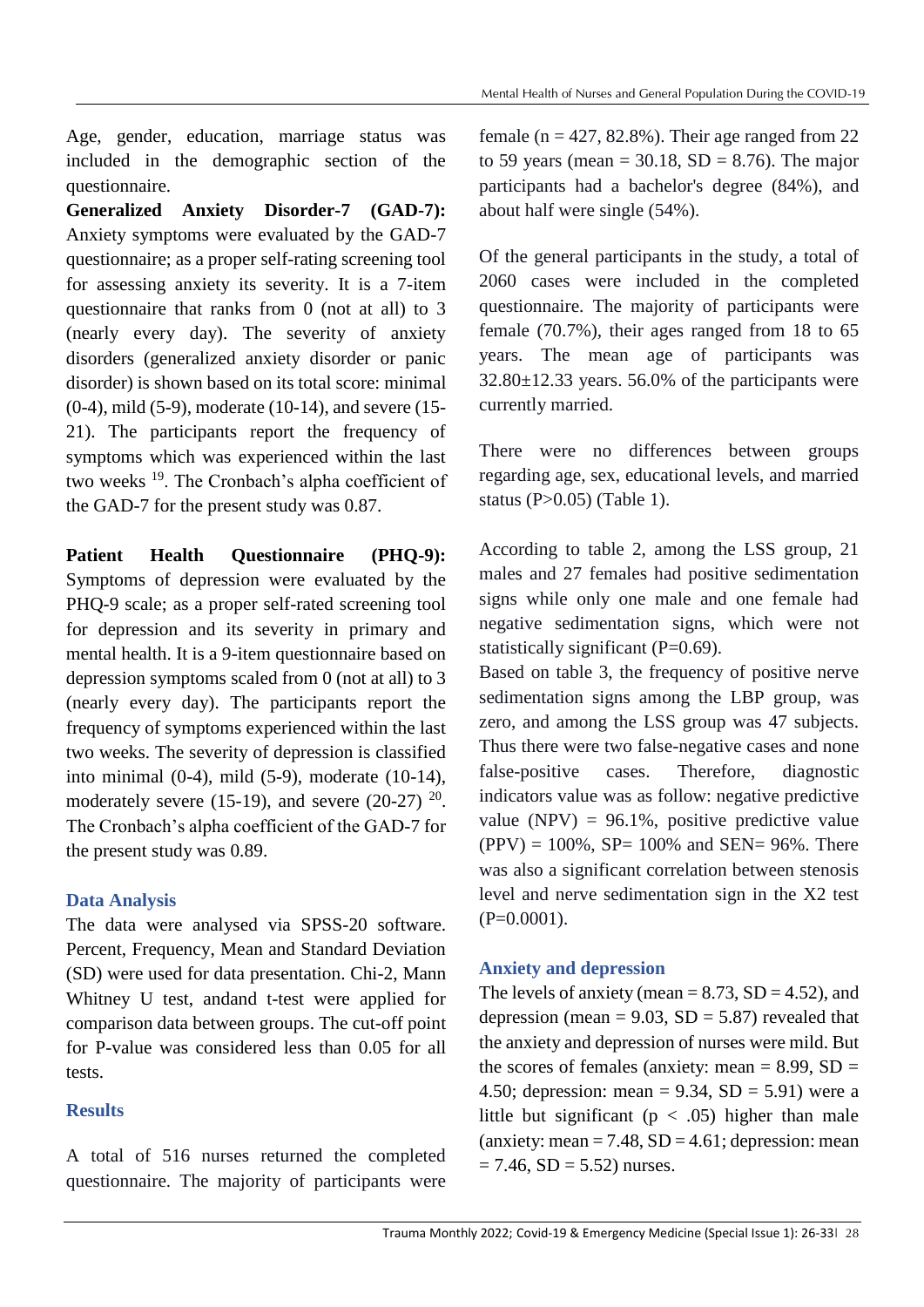The levels of anxiety (mean =  $7.75$ , SD = 4.96) and depression (mean =  $8.33$ , SD =  $6.33$ ) revealed that the anxiety and depression of general participants were mild.

The mean of anxiety in nurses was significantly higher than the general population (P=0.021). The

mean anxiety levels in nurses were higher than in the general population  $(P=0.031)$  (Table 2).

| Characteristics | Classification      | <b>Nurses</b> | General                    |           | P-value |
|-----------------|---------------------|---------------|----------------------------|-----------|---------|
| <b>Sex</b>      | Female              | 82.8%         |                            | 70.7%     | 0.85    |
|                 | Male                | 16.1%         |                            | 28.6%     |         |
| Educational     | Finished mandatory  |               |                            | $7.53\%)$ | 0.06    |
| level           | schooling           |               |                            |           |         |
|                 | High school/Diploma |               | 17.72%                     |           |         |
|                 | Some college        | 3.5%          | 4.97%                      |           |         |
|                 |                     |               |                            |           |         |
|                 | Bachelor degree     | 84.1%         | 35.76%<br>23.84%<br>10.18% |           |         |
|                 | Master degree       | 11.2%         |                            |           |         |
|                 | Ph.D.               | 1.2%          |                            |           |         |
| Marital         | Single              | 54.1%         | 56.0%                      |           | 0.56    |
| <b>Status</b>   | Married             | 45.9%         | 41.3%                      |           |         |
| Age             | Mean                | <b>SD</b>     | Mean                       | <b>SD</b> | 0.68    |
|                 | 30.18               | 8.76          | 32.80                      | 12.33     |         |

Table 1. Distribution of sex, educational level, Marital Status, and age in the participants

Table 2: Distribution of anxiety and depression in nurses and general groups

| Items             | <b>Sex</b>      | P-value         |       |
|-------------------|-----------------|-----------------|-------|
|                   | <b>Nurses</b>   | General         |       |
| Anxiety           | $8.7 \pm 4.50$  | $7.75 \pm 4.96$ | 0.021 |
| minimal           | 17.2%           | 29.3%           | 0.04  |
| mild              | 43.4%           | 39.7%           |       |
| moderate          | 26.9%           | 19.8%           |       |
| severe            | 12.4%           | 11.3%           |       |
| Depression        | $9.03 \pm 5.87$ | $8.33 \pm 6.33$ | 0.031 |
| minimal           | 26.4%           | 33.9%           | 0.014 |
| mild              | 33.3%           | 32.0%           |       |
| moderate          | 23.1%           | 15.6%           |       |
| moderately severe | 11.4%           | 11.3%           |       |
| severe            | 5.8%            | 7.2%            |       |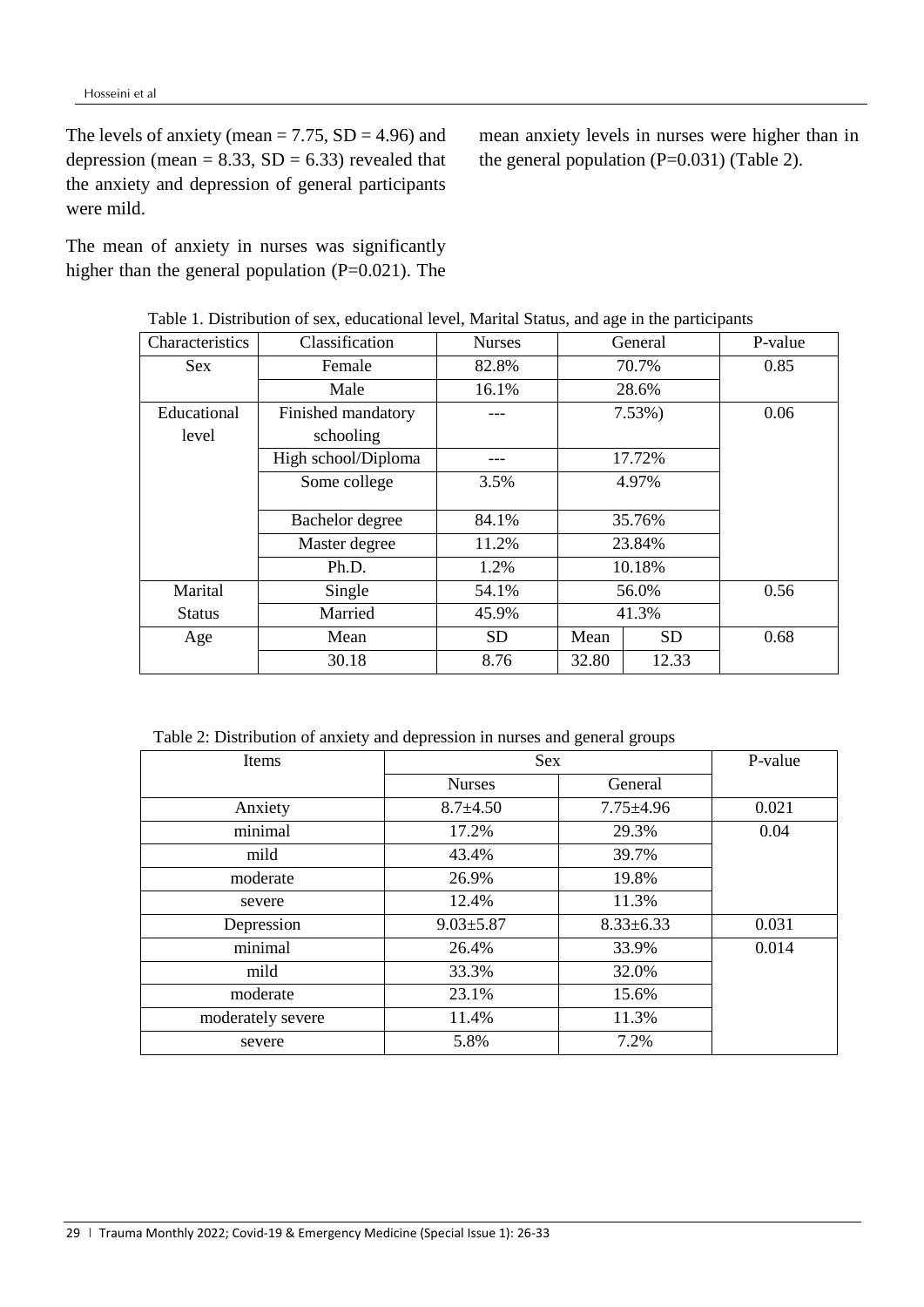# **Discussion**

The present study showed that the anxiety and depression among the general population and nurses was mild in Tehran. The anxiety and depression levels in nurses were more than general population. Also, female nurses had the most anxiety and depression.

The results of the present study have harmonious with most of previous studies in Iran and other countries.

The prevalence of anxiety and depression in the general population during the COVID-19 pandemic is shown in previous studies: In Chinese, 0.9% showed severe anxiety, 21.3% reported mild anxiety, and 2.7% showed moderate anxiety levels <sup>21</sup>. Another study in China showed that 35% of individuals were psychologically impacted by the COVID-19 pandemic  $^{22}$ . Another study reported 24% depression and 26% anxiety in the general population <sup>8</sup> . Jeong et al. showed that 7.6% and 16.6% of the persons were anxious and angry respectively in quarantine. A systematic review was reported that females, students, and people with the symptoms of COVID-19 had higher scores of anxiety and depression<sup>7</sup>.

People that need psychological services in a pandemic situation experience increased problems. They asked to stay at home like other people and cannot give medical and psychological assistance from clinics  $14$ . The results of a review study in 8 countries (Iran, China, Spain, the US, Italy, Turkey, Denmark, and Nepal) showed approximately high rates of symptoms of depression (14.6% to 48.3%) and anxiety (6.33% to 50.9%) in the general population during the pandemic. Risk factors correlated with distress measures involved the younger age group (≤40 years), female gender, sufferance of chronic/psychiatric illnesses, student status, unemployment, and repeated encounters to social news/media about COVID-19<sup> $4$ </sup>. In general, women experience more depression than men  $<sup>11</sup>$ .</sup> In a review study, the prevalence of depression and anxiety were 28% and 33%, respectively. It was highest between patients with pre-existing

conditions and COVID-19. Also, among the general population and healthcare workers, it was similar. The rates were higher than the pooled prevalence in the other studies of Iran, China, Italy, Spain, and Turkey. These risk factors include female gender, having a lower socioeconomic situation, being a nurse, social isolation, and having a high risk of exposure to COVID-19 were reported in the review study. Protective factors included having accurate and new information, having proper medical services, and doing preventative actions <sup>23</sup>. Also, Loneliness and social isolation are related to depression and anxiety. Individuals with social inequality or worse health are more vulnerable to the psychological distresses of COVID-19 $<sup>1</sup>$ .</sup>

Similar studies in previous pandemics reported a high prevalence of psychological symptoms like depression and anxiety in the general population, and frontline healthcare workers  $24,25$ . The higher psychological problems in the general population compared to the pre-corona era have been shown in previous studies and epidemics too <sup>8</sup>. One of the reasons for psychological problems among the general population is prolonged quarantine that has a lot of difficulties with itself <sup>8</sup>.

A recent study in Iran reported that the rate of anxiety and depression in the general population was 20.1% and 15.1%, respectively. The risk factor for more anxiety and depression was female gender, and the protective components were being older and married. Also, having higher education was a protective component for anxiety levels <sup>26</sup>. Another research in Iran showed that 65.6% of individuals were experienced moderate and severe symptoms of anxiety, and 42.3% were experienced moderate to severe symptoms of depression. The anxiety prevalence in females and individuals in 30-39 years was higher. Furthermore, the anxiety and depression in physicians and nurses were higher compared with other jobs  $27$ . Lack of definite treatment spread wrong information about the virus, lack of hygiene and medical supplies, and the ignorance of the population about the seriousness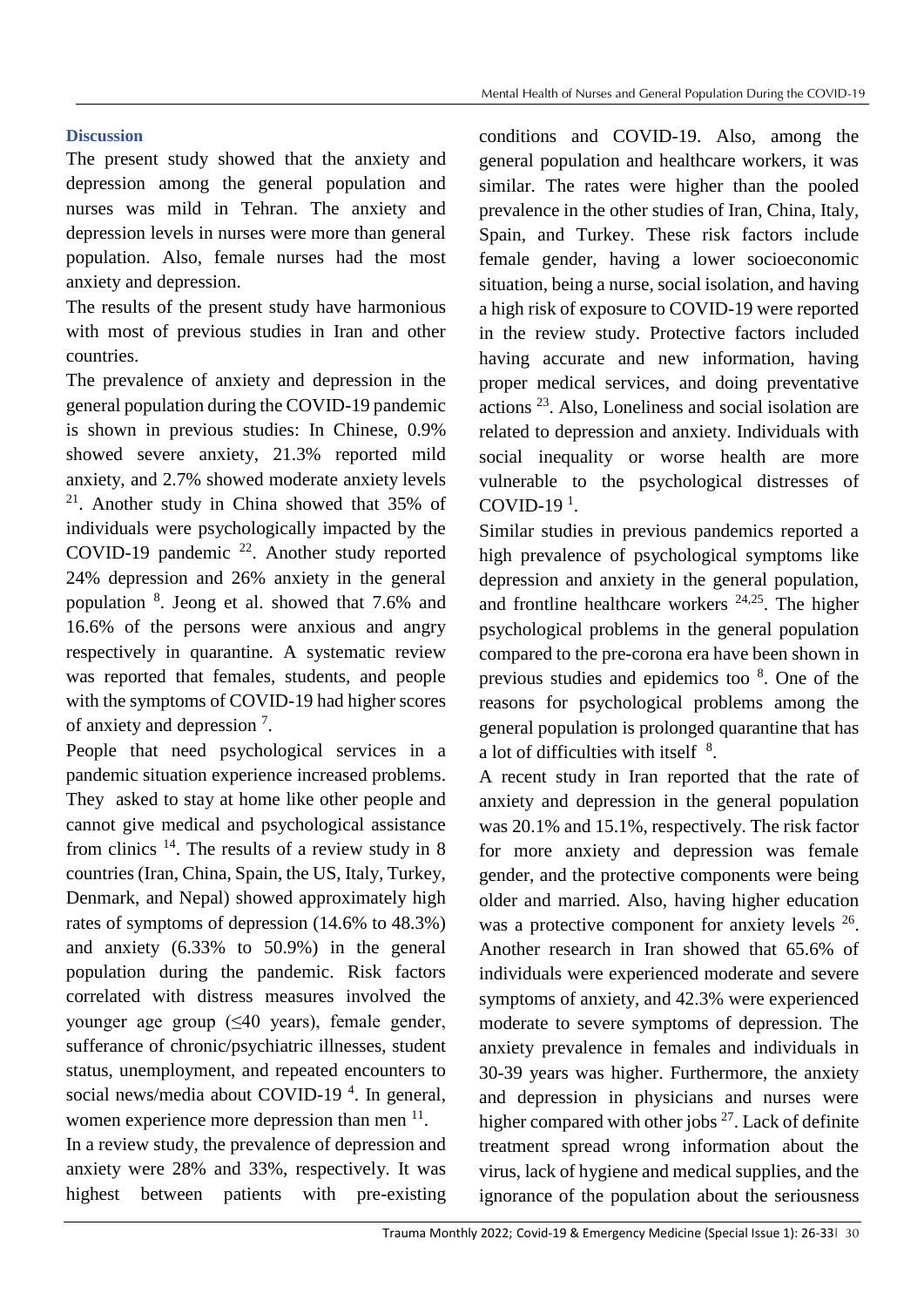of the virus increased anxiety among Iranian people <sup>28</sup>. The growing trend of the COVID-19, despite the limitations and related health care, can be one of the causes of the mental consequences of the COVID-19 pandemic <sup>14</sup> .

The previous studies showed the prevalence of anxiety and depression between healthcare workers, particularly nurses, during the COVID-19 pandemic so. Most previous studies have shown higher psychological problems among healthcare workers during epidemics compared to the general population 8,29,30 . Some studies reported similar rates of anxiety and depression among the general population and healthcare workers <sup>23</sup>. However, other studies reported a higher prevalence of depression and anxiety among healthcare workers 1,23. Some studies were shown that females and nurses were more vulnerable to stress <sup>22,23,31</sup>.

A systematic review reported that the pooled prevalence of psychological morbidities involved depression (26%) and anxiety (26%). The pooled prevalence of psychological morbidities about exposure to the COVID-19 pandemic was 44%. The highest psychological morbidities were ordered in the COVID-19 patients, healthcare workers, and general population. Mortality level, perception of threat, discrimination and stigma, and no definitive therapy can be the reasons for the burden <sup>8</sup>. An extensive study in Europe showed that most nurses reported typical to mild levels of psychological strain. Also, approximately one-third showed a moderate to particularly severe level of distress <sup>32</sup>.

One study in Iran reported 10.6% for depression symptoms and 15.7% for anxiety symptoms in healthcare workers <sup>33</sup>. Congruent research in Iran showed that the anxiety, depression, and stress in medical students and patients with COVID-19 were higher than the community population and medical staff. The anxiety level in men was higher than in women. The unmarried individuals were higher in depression than the married group. Also, females were more elevated in depression than men <sup>17</sup>. Another congruent study in Iran showed that the

health workers worker's contact with COVID-19 patients had a higher task load than those who had no encounter with the patients. Also, nurses had more workload and experienced more mental pressure, time pressure, physical tension, and frustration than other jobs  $34$ . In a recent study among Iranian nurses caring for COVID-19 patients, 54% had anxiety, 17.4% had stress, and 43% had a degree of depression. Some variables like age, having children, and work experience, were related to their stress level  $35$ . The mental pressure levels, time pressure, physical pressure, workload, and frustration were higher than other jobs in Iran  $34$ .

The reasons of distress among healthcare workers are some problems such as the higher possibility of disease getting, the health of their loved persons, long working hours, death of their colleagues, ethical concern regarding situations of rationing of ventilators for sick, and stress about domestic supplies <sup>36</sup>. Anxiety and helplessness are correlated with management approachability and personal equipment concerns in nurses during the pandemic. Also, problematic stress is correlated with the tendency to leave a current job or the nursing profession altogether <sup>37</sup>. So, experiencing overload and challenges of work can increase the anxiety and depression of nurses compared to the general population.

Some of the significant implications of the present study are the importance of the implementation of psychological services additionally medical services. The results can help design effective interventions for exposure to the COVID-19 pandemic. Also, the predictive interventions can develop and will be very useful with knowing the risk factors of mental problems during the pandemic. Some of the limitations of the present study were as follows: First, all of the participants were from Tehran Province. So, the generalization of the results should be made with caution. Second, anxiety and depression were assessed by questionnaires that could be less accurate than clinical interviewing. Third, the design of the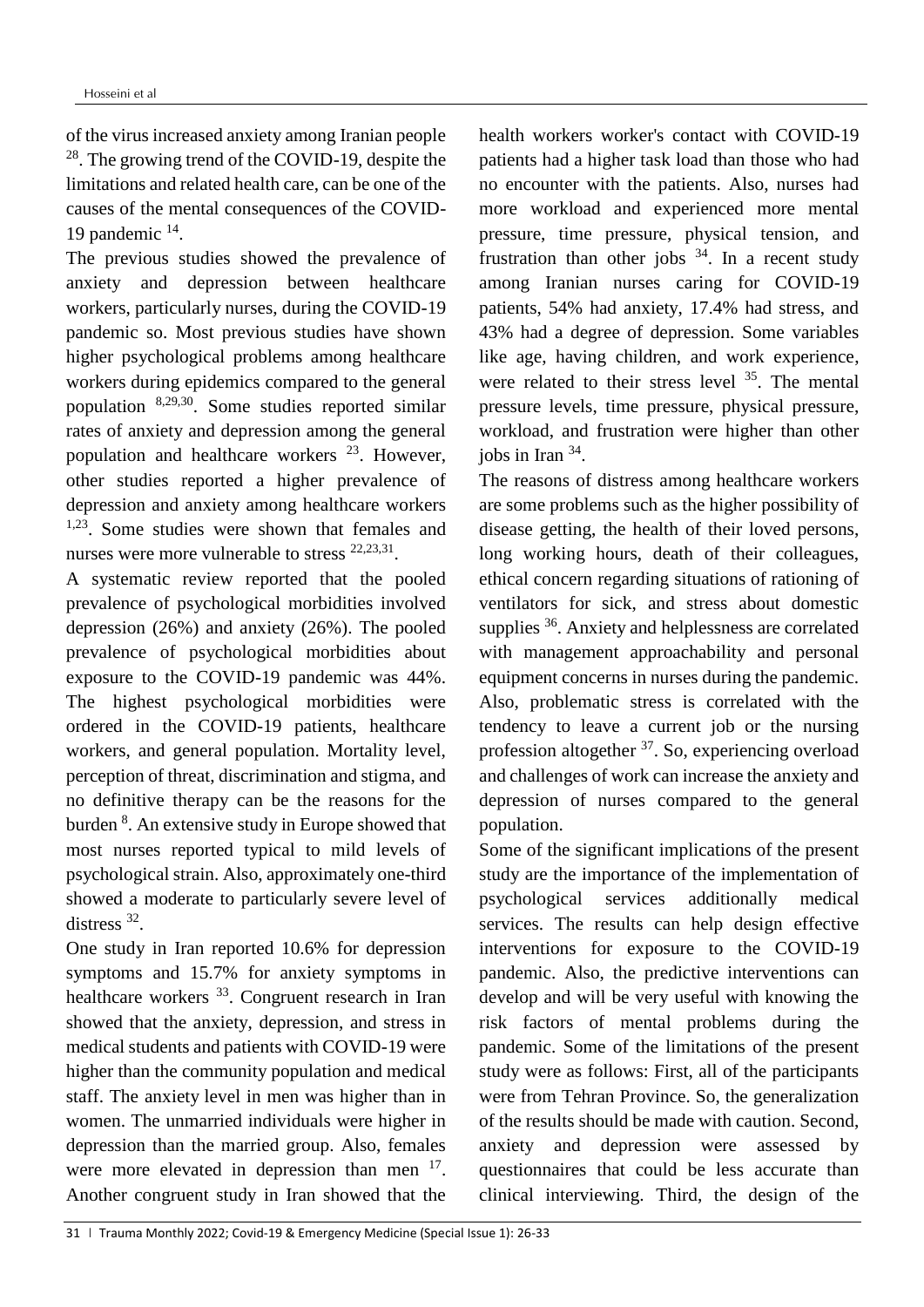present study was cross-sectional. Therefore, the cause-and-effect relationships between variables couldn't be confirmed. Fourth, the questionnaires were electronic and is not well accepted among older participants. Therefore, the elders less participated in the study, and it can cause sampling bias. Fifth, a large number of individuals refused the participate in the study. Individuals with more anxiety and depression may do not participate in the study. This bias may affect the results. Future studies can investigate the psychological effects of COVID-19 in the longitudinal method. Also, comparing another psychological variable between healthcare workers, nurses, and general people is needed. Also, future research can reach the psychological effects of the pandemic on various categories of participants such as children, older people, and psychiatric patients.

#### **Conclusion**

The results of this study can help the managers to program applicable psychological interventions for target populations during the COVID-19 and similar pandemics. Designing comprehensive support programs to promote the psychological well-being of nurses is recommended during the COVID-19 pandemic. The healthcare systems can develop programs for the general population and nurses to improve their mental health in such pandemics.

#### **Acknowledgments**

None

### **Conflict of Interest Disclosures**

The authors declared no potential conflict of interests with respect to the research, authorship, and /or publication of this article.

### **Funding Sources**

The authors received no financial or funding support for the research.

### **Authors' Contributions**

All authors pass the four criteria for authorship contribution based on the international committee of medical journal editors (ICMJE) recommendations.

#### **Ethical Statement**

This study was approved by ethical committee of Alzahra University, Tehran, Iran.

#### **References**

1. Holmes EA, O'Connor RC, Perry VH, Tracey I, Wessely S, Arseneault L, et al. Multidisciplinary research priorities for the COVID-19 pandemic: a call for action for mental health science. The Lancet Psychiatry. 2020;7(6):547-60.

2. Fiorillo A, Gorwood P. The consequences of the COVID-19 pandemic on mental health and implications for clinical practice. European Psychiatry. 2020;63(1).

3. Talevi D, Socci V, Carai M, Carnaghi G, Faleri S, Trebbi E, et al. Mental health outcomes of the CoViD-19 pandemic. Rivista di psichiatria. 2020;55(3):137-44.

4. Xiong J, Lipsitz O, Nasri F, Lui LM, Gill H, Phan L, et al. Impact of COVID-19 pandemic on mental health in the general population: A systematic review. Journal of affective disorders. 2020.

5. Torales J, O'Higgins M, Castaldelli-Maia JM, Ventriglio A. The outbreak of COVID-19 coronavirus and its impact on global mental health. International Journal of Social Psychiatry. 2020;66(4):317-20.

6. Dubey S, Biswas P, Ghosh R, Chatterjee S, Dubey MJ, Chatterjee S, et al. Psychosocial impact of COVID-19. Diabetes & Metabolic Syndrome: Clinical Research & Reviews. 2020;14(5):779- 88.

7. Rajkumar R. COVID-19 y salud mental: una revisivn de la literatura existente. Revista asi6tica de psiquiatrha. 2020;102066.

Krishnamoorthy Y, Nagarajan R, Saya GK, Menon V. Prevalence of psychological morbidities among general population, healthcare workers and COVID-19 patients amidst the COVID-19 pandemic: A systematic review and meta-analysis. Psychiatry research. 2020; 293:113382.

9. Shah K, Kamrai D, Mekala H, Mann B, Desai K, Patel RS. Focus on mental health during the coronavirus (COVID-19) pandemic: applying learnings from the past outbreaks. Cureus. 2020;12(3).

10. McKibbin WJ, Fernando R. Global macroeconomic scenarios of the COVID-19 pandemic. 2020.

11. Park LT, Zarate Jr CA. Depression in the primary care setting. New England Journal of Medicine. 2019;380(6):559-68.

12. Jordan RE, Adab P, Cheng K. Covid-19: risk factors for severe disease and death. British Medical Journal Publishing Group; 2020.

13. McElroy E, Patalay P, Moltrecht B, Shevlin M, Shum A, Creswell C, et al. Demographic and health factors associated with pandemic anxiety in the context of COVID-19. British Journal of Health Psychology. 2020;25(4):934-44.

14. Lizdin S, Bayrak Lizdin Ş. Levels and predictors of anxiety, depression and health anxiety during COVID-19 pandemic in Turkish